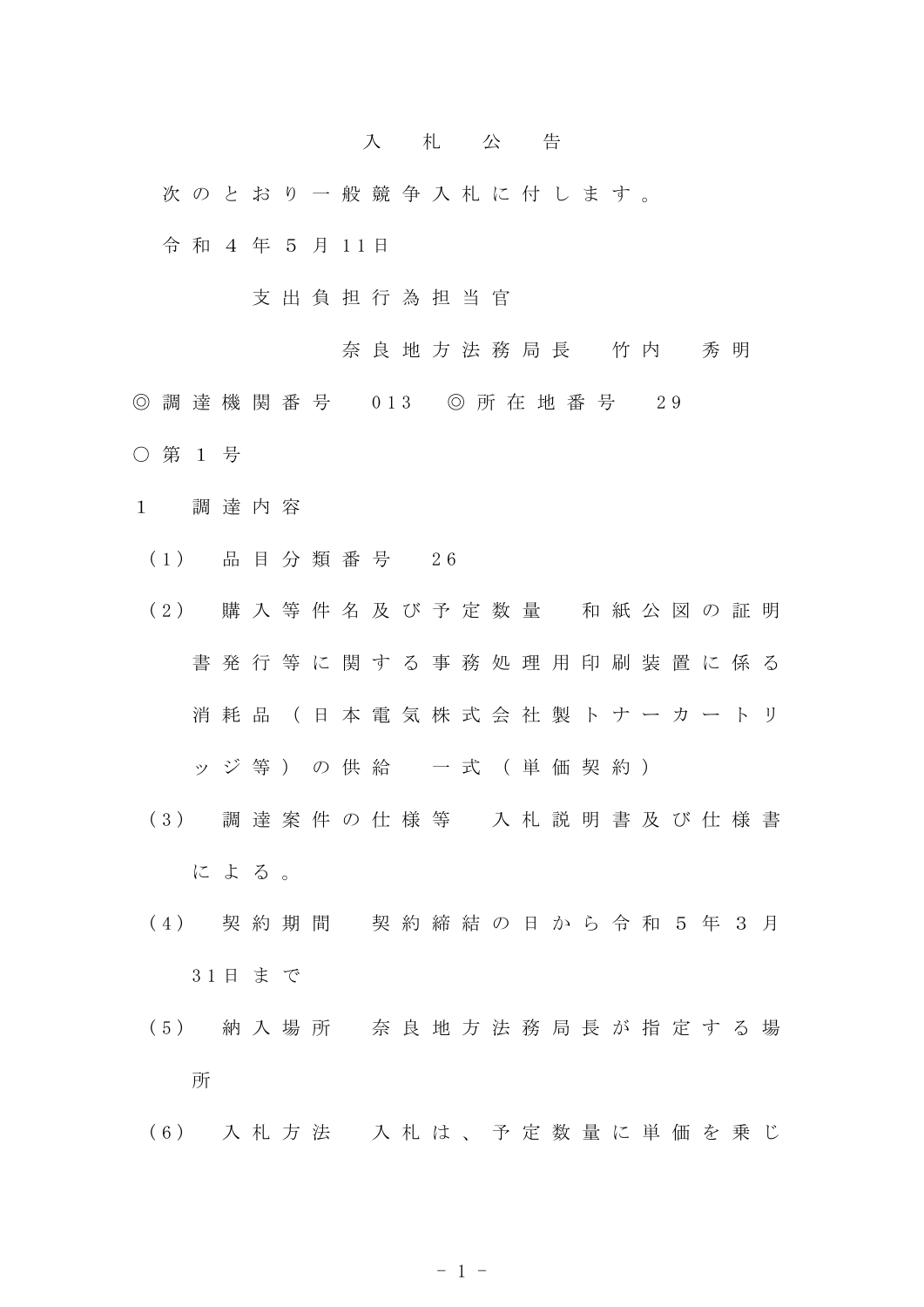た 総 価 で 行 う 。 落 札 決 定 に 当 た っ て は 、 入 札 書 に 記 載 さ れ た 金 額 に 当 該 金 額 の 1 0 パ ー セ ン ト に 相 当 す る 額 を 加 算 し た 金 額 ( 当 該 金 額 に 1 円 未 満 の 端 数 が あ る と き は 、 そ の 端 数 金 額 を 切 り 捨 て る も の と す る 。)を も っ て 落 札 価 格 と す る の で 、 入 札 者 は 、 消 費 税 及 び 地 方 消 費 税 に 係 る 課 税 事 業 者 で あ る か 免 税 事 業 者 で あ る か を 問 わ ず 、 見 積 も っ た 契 約 金 額 の 1 1 0 分 の 1 0 0 に 相 当 す る 金 額 を 入 札 書 に 記 載 す る こ と 。

- 2 競 争 参 加 資 格
- ( 1 ) 予 算 決 算 及 び 会 計 令 第 7 0 条 の 規 定 に 該 当 し ない者であること。

な お 、 未 成 年 者 、 被 保 佐 人 又 は 被 補 助 人 で あ っ て 、 契 約 締 結 の た め に 必 要 な 同 意 を 得 て い る 者 は 、 同 条 中 、 特 別 の 理 由 が あ る 場 合 に 該当する。

- ( 2 ) 予 算 決 算 及 び 会 計 令 第 7 1 条 の 規 定 に 該 当 し な い 者 で あ る こ と 。
- ( 3 ) 令 和 4 ・ 5 ・ 6 年 度 法 務 省 競 争 参 加 資 格 ( 全 省 庁 統 一 資 格 )「 物 品 の 販 売 」 に お い て A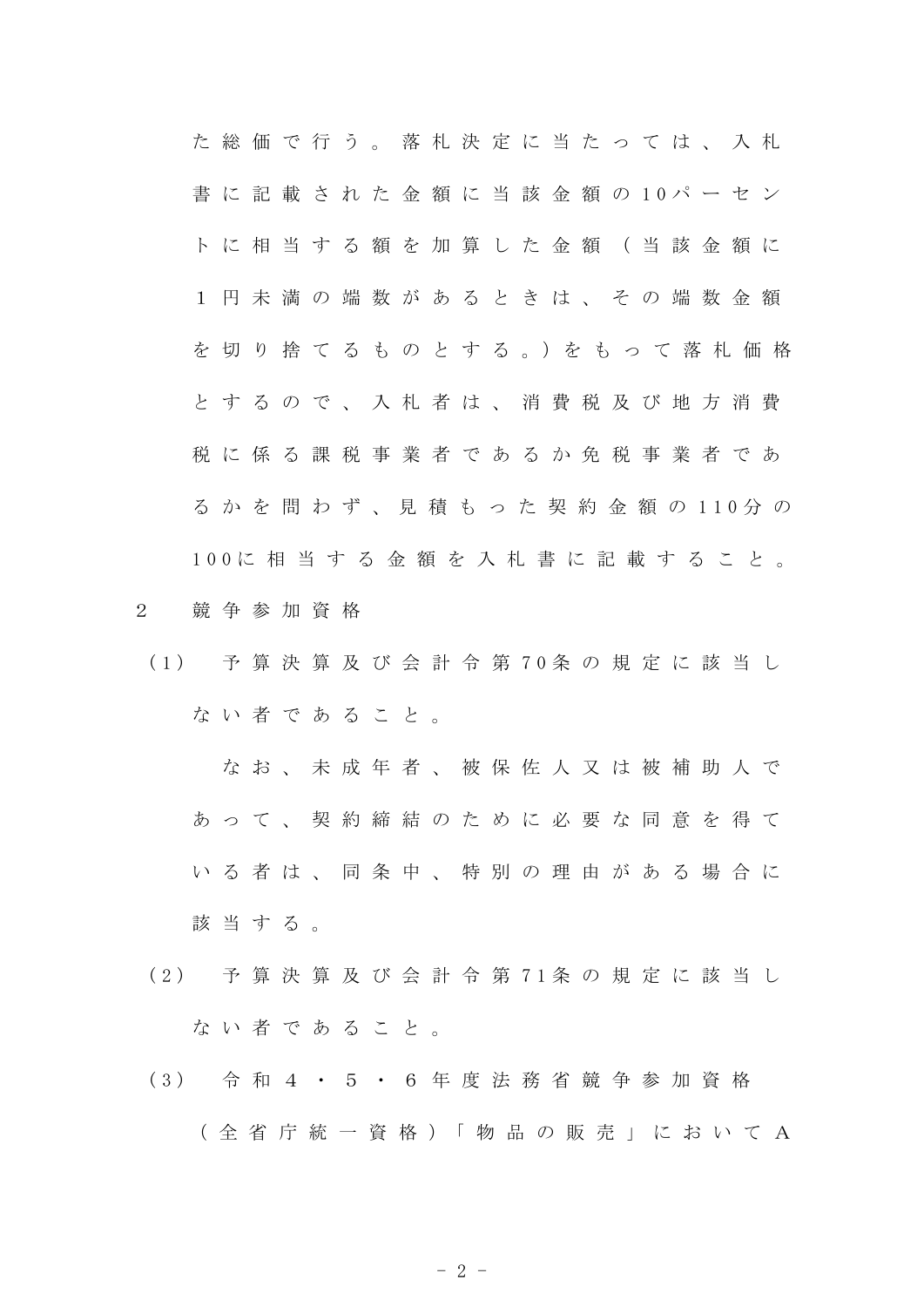若 し く は B の 等 級 に 格 付 さ れ た 資 格 を 有 す る 者 又 は 同 「 物 品 の 販 売 」 に お い て C の 等 級 の 格 付 さ れ た 資 格 を 有 す る 者 で あ っ て 、 こ の 公 告 の 販 売 案 件 と 同 等 以 上 の 契 約 実 績 を 有 す る こ と を 証 明 す る こ と が で き る 者 で あ る こ と 。

上 記 資 格 の 申 請 の 時 期 及 び 場 所 は 、 全 省 庁 統一資格審査申請の方法による。

- ( 4 ) 予 算 決 算 及 び 会 計 令 第 7 3 条 の 規 定 に 基 づ き 、 支 出 負 担 行 為 担 当 官 が 定 め る 資 格 を 有 す る 者 で あ る こ と 。
- 3 入 札 書 の 提 出 場 所 等
- ( 1 ) 入 札 書 の 提 出 場 所 、 契 約 条 項 を 示 す 場 所 、 入 札 説 明 書 の 交 付 場 所 及 び 問 合 せ 先

6 3 0 ― 8 3 0 1 奈 良 市 高 畑 町 5 5 2 奈 良 地 方 法 **務 局 会 計 課 の 片 山 の の 剛 の 電 話 0 7 4 2 ― 2 3 ― 5 5** 3 6

- ( 2 ) 入 札 説 明 書 の 交 付 方 法 上 記 3 ( 1 ) の 交 付 場 所 及 び 電 子 調 達 シ ス テ ム に て 公 告 日 よ り 交 付 す る 。
- ( 3 ) 入 札 説 明 会 の 日 時 及 び 場 所 実 施 し な い 。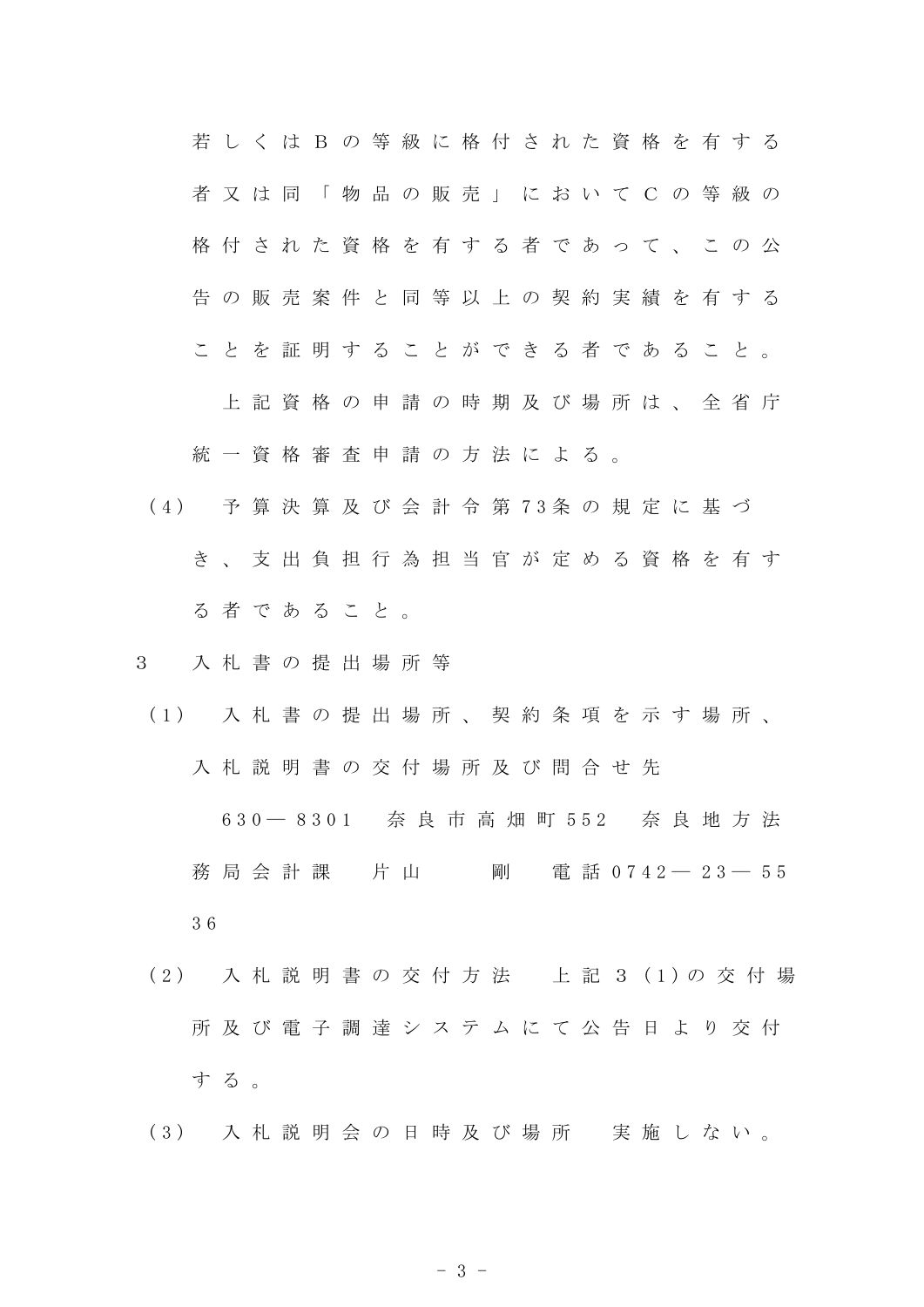- ( 4 ) 入 札 書 の 受 領 期 限 令 和 4 年 7 月 5 日 1 7 時 1 5 分
- ( 5 ) 開 札 の 日 時 及 び 場 所 令 和 4 年 7 月 6 日 1 0 時 0 0 分 奈 良 地 方 法 務 局 3 階 小 会 議 室
- 4 そ の 他
	- ( 1 ) 契 約 手 続 に お い て 使 用 す る 言 語 及 び 通 貨 日 本 語 及 び 日 本 国 通 貨
	- (2) 入札保証金及び契約保証金の納付 免除
	- ( 3 ) 入 札 者 に 要 求 さ れ る 事 項 こ の 一 般 競 争 に 参 加 を 希 望 す る 者 は 、 入 札 説 明 書 に 示 す 履 行 証 明 書 を 作 成 し 、 提 出 期 限 ま で に 提 出 す る こ と 。 提 出 さ れ た 履 行 証 明 書 を 支 出 負 担 行 為 担 当 官 が 審 査 し た 結 果 、 こ の 公 告 に 示 し た 作 業 を 履 行 す る こ と が で き る と 認 め ら れ た 者 に 限 り 、入 札 に 参 加 す る こ と が で き る も の と す る 。 な お 、 提 出 し た 履 行 証 明 書 に つ い て 説 明 を 求 め ら れ た と き は 、 こ れ に 応 じ な け れ ば な ら な い 。
	- ( 4 ) 入 札 の 無 効 こ の 公 告 に 示 し た 競 争 参 加 資 格 の な い 者 が し た 入 札 及 び 入 札 に 関 す る 条 件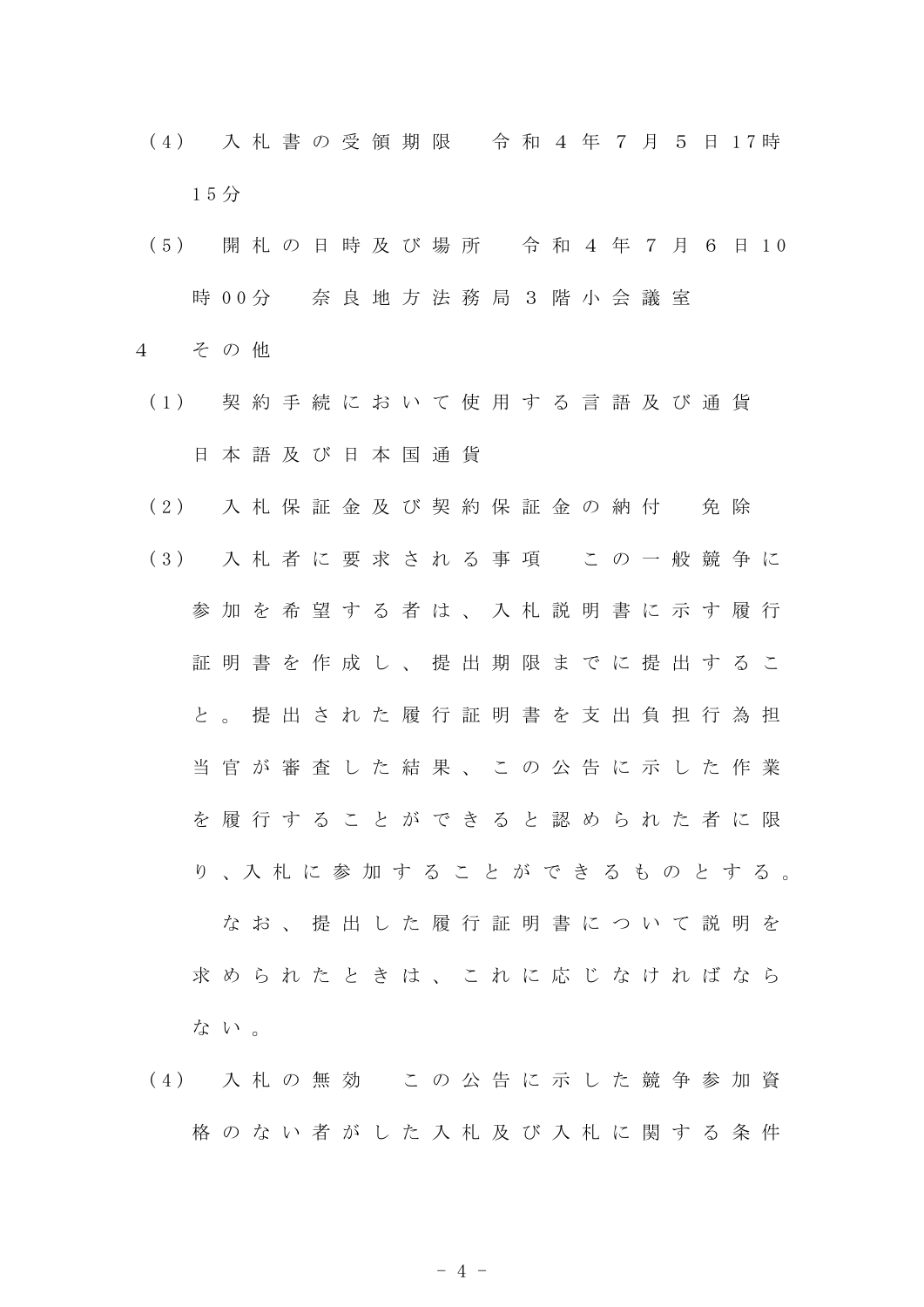に 違 反 し た 入 札 は 、 無 効 と す る 。

- ( 5 ) 契 約 書 作 成 の 要 否 要
- ( 6 ) 落 札 者 の 決 定 方 法 こ の 公 告 に 示 し た 物 品 を 納 入 す る こ と が で き る と 支 出 負 担 行 為 担 当 官 が 判 断 し た 資 料 及 び 入 札 書 を 提 出 し た 入 札 者 で あ っ て 、 予 算 決 算 及 び 会 計 令 第 7 9 条 の 規 定 に 基 づ い て 作 成 さ れ た 予 定 価 格 の 制 限 の 範 囲 内 で 最 低 価 格 を も っ て 有 効 な 入 札 を 行 っ た 者を落札者とする。
- (7) 手続における交渉の有無 無
- ( 8 ) 電 子 調 達 シ ス テ ム の 利 用 本 件 は 、 電 子 調 達 シ ス テ ム を 利 用 す る こ と が で き る 案 件 で あ る 。
- ( 9 ) 詳 細 は 、 入 札 説 明 書 に よ る 。
- 5 S u m m a r y
- (1) Official in charge of disbursement of t he procuring entity: Hideaki Takeuchi, N ara District Legal Affairs Bureau Direct o r
- (2) Classification of the products to be pr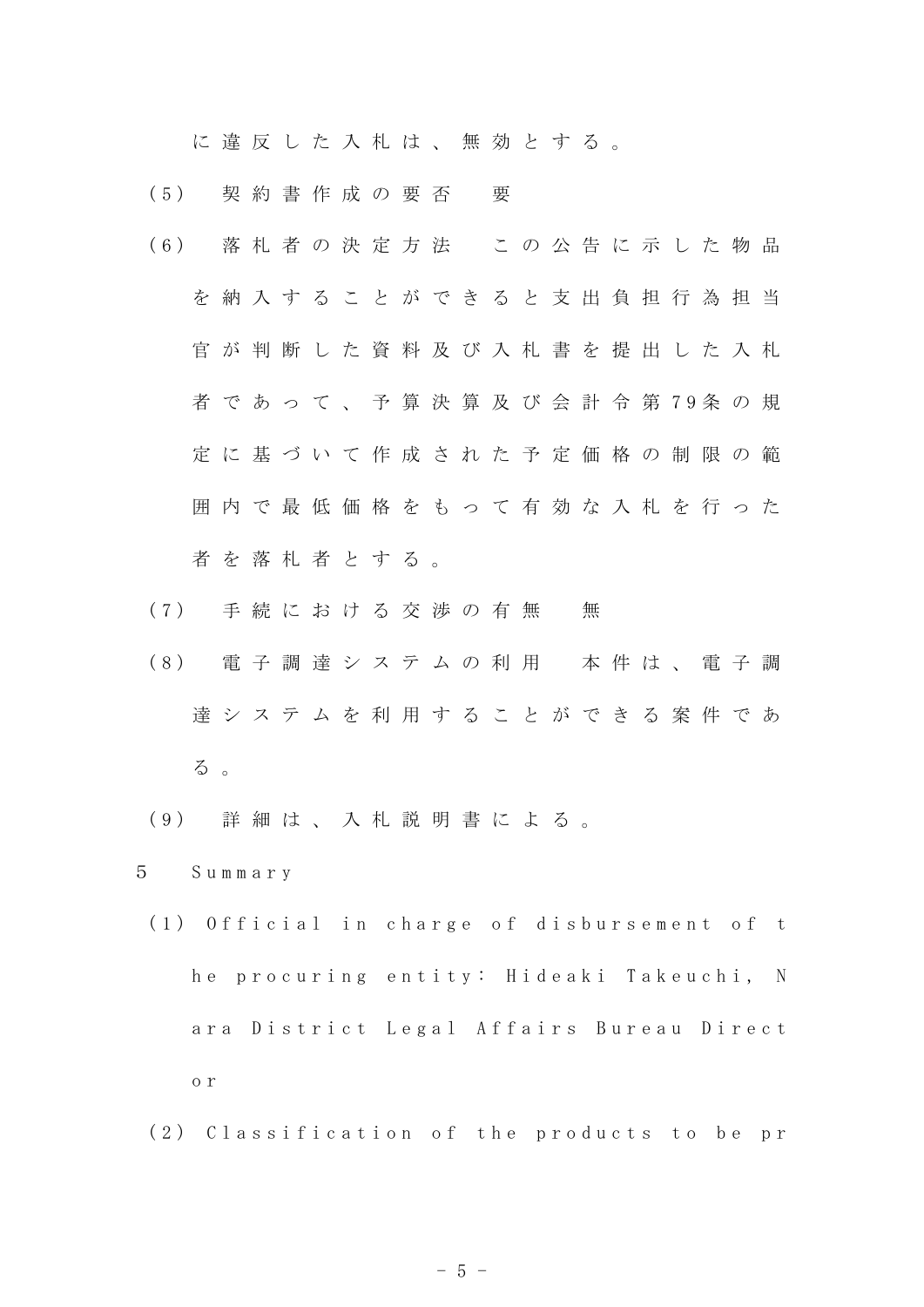o c u r e d : 2 6

- (3) Nature and quantity of the products to be purchased: The Administrative printer used for certificate issuance of Japane se old maps kept by registry office (manu factured by Nippon Electric Company, Ltd. toner etc.) 1 set
- (4) Delivery period: From the contract date t h r o u g h 3 1 M a r c h 2 0 2 3
- (5) Delivery place: The place will be speci fied later.
- (6) Qualification for participating in the t e n d e r i n g p r o c e d u r e s : S u p p l i e r s e l i g i b l e for participating in the proposed tende r are those who shall: ① Not come under Article 70 of the Cabinet Order concerni ng the Budget, Auditing and Accounting.

Furthermore, minors, Person under Conse rvatorship or Person under Assistance th at obtained the consent necessary for co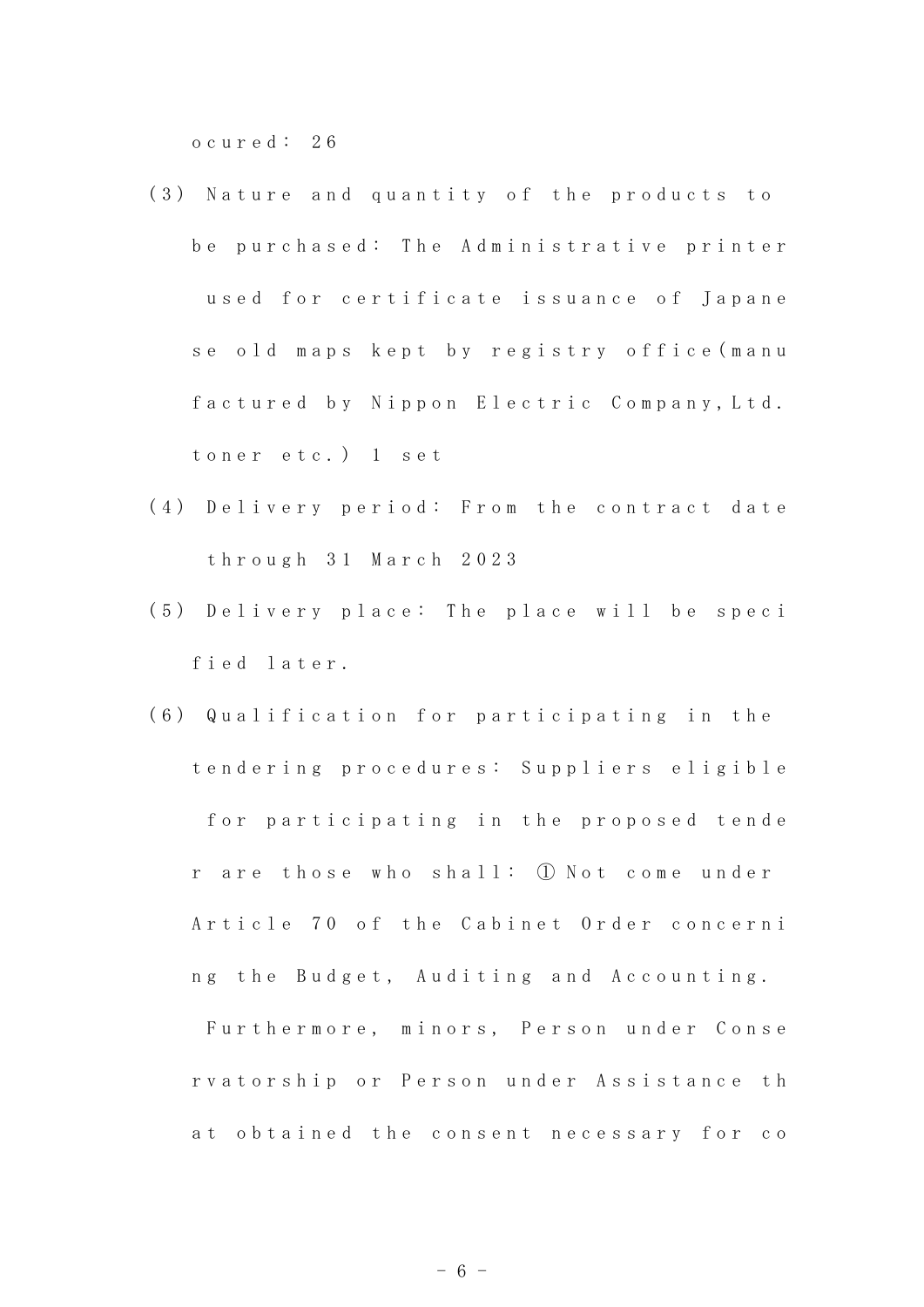n c l u d i n g a contract may be applicable un der cases of special reasons within the said clause. ② Not come under Article 71 of the Cabinet Order concerning the Bud get, Auditing and Accounting. 3 Have Gra de A or B "Sale of products" in terms of the qualification for participating in tenders laid down by the Ministry of Jus tice (Single qualification for every min istry and agency) for the purpose of pro curement in the fiscal year of 2022, 202 3, 2024. 4 Have Grade C "Sale of produc ts" in terms of the qualification for pa rticipating in tenders laid down by Mini stry of Justice (Single qualification fo r every ministry and agency) for the pur pose of procurement in the fiscal year o f 2022, 2023, 2024 and have a record of Sale projects contract concerned of more than equal. 5 Meet the qualification re

- 7 -